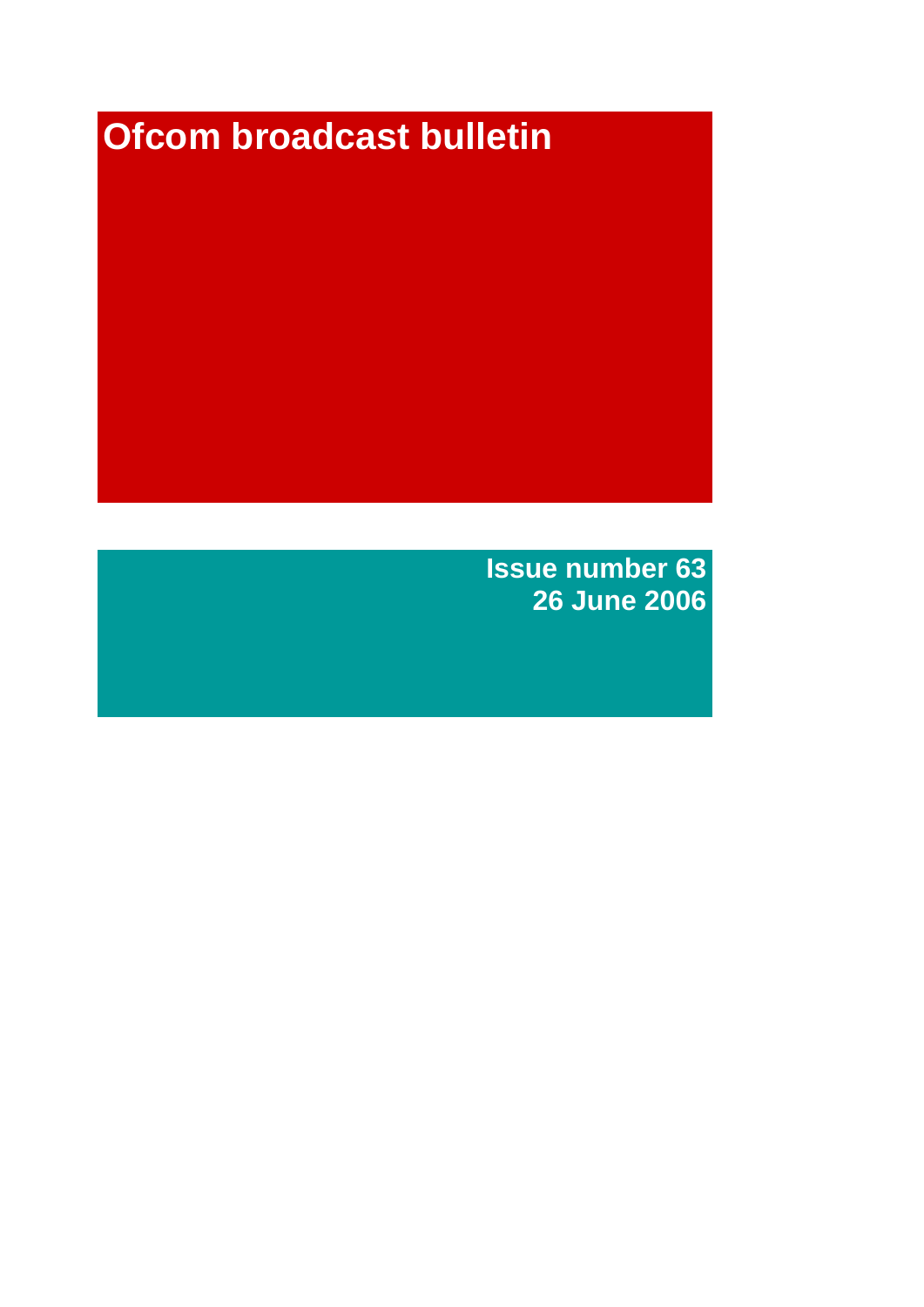Ofcom broadcast bulletin 63 26 June 2006

## **Contents**

| Introduction           | 3 |
|------------------------|---|
| <b>Sanctions</b>       | 4 |
| <b>Standards cases</b> |   |
| In Broach              | ς |

| In Breach | ს  |
|-----------|----|
| Resolved  | 10 |

# **Fairness and Privacy cases**

| Resolved                                     | 12 |
|----------------------------------------------|----|
|                                              |    |
| Other programmes not in breach/outside remit | 13 |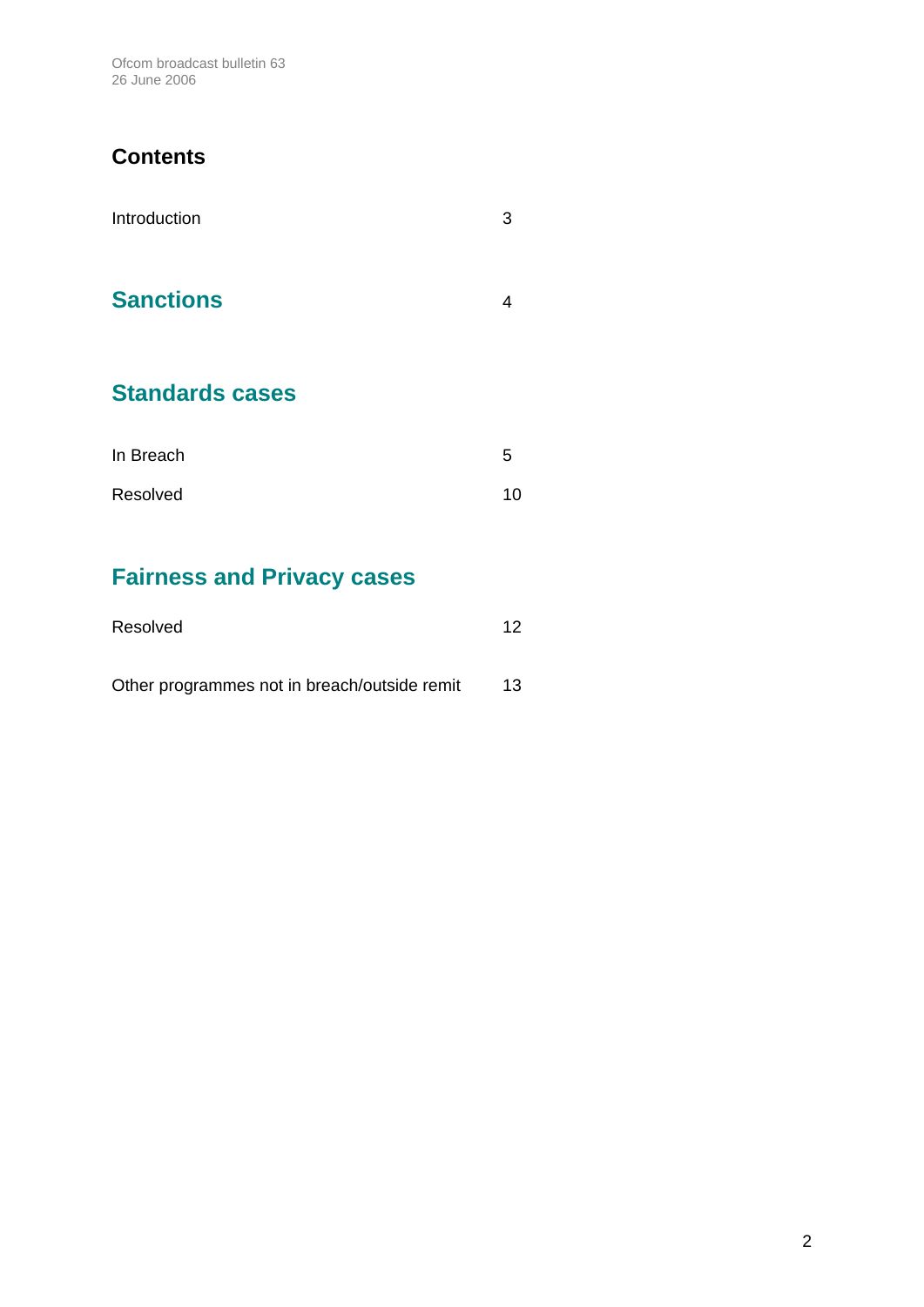## **Introduction**

Ofcom's Broadcasting Code took effect on 25 July 2005 (with the exception of Rule 10.17 which came into effect on 1 July 2005). This Code is used to assess the compliance of all programmes broadcast on or after 25 July 2005. The Broadcasting Code can be found at http://www.ofcom.org.uk/tv/ifi/codes/bcode/

The Rules on the Amount and Distribution of Advertising (RADA) apply to advertising issues within Ofcom's remit from 25 July 2005. The Rules can be found at http://www.ofcom.org.uk/tv/ifi/codes/advertising/#content

The Communications Act 2003 allowed for the codes of the legacy regulators to remain in force until such time as Ofcom developed its own Code. While Ofcom has now published its Broadcasting Code, the following legacy Codes apply to content broadcast before 25 July 2005.

- Advertising and Sponsorship Code (Radio Authority)
- News & Current Affairs Code and Programme Code (Radio Authority)
- Code on Standards (Broadcasting Standards Commission)
- Code on Fairness and Privacy (Broadcasting Standards Commission)
- Programme Code (Independent Television Commission)
- Programme Sponsorship Code (Independent Television Commission)
- Rules on the Amount and Distribution of Advertising

From time to time adjudications relating to advertising content may appear in the bulletin in relation to areas of advertising regulation which remain with Ofcom (including the application of statutory sanctions by Ofcom).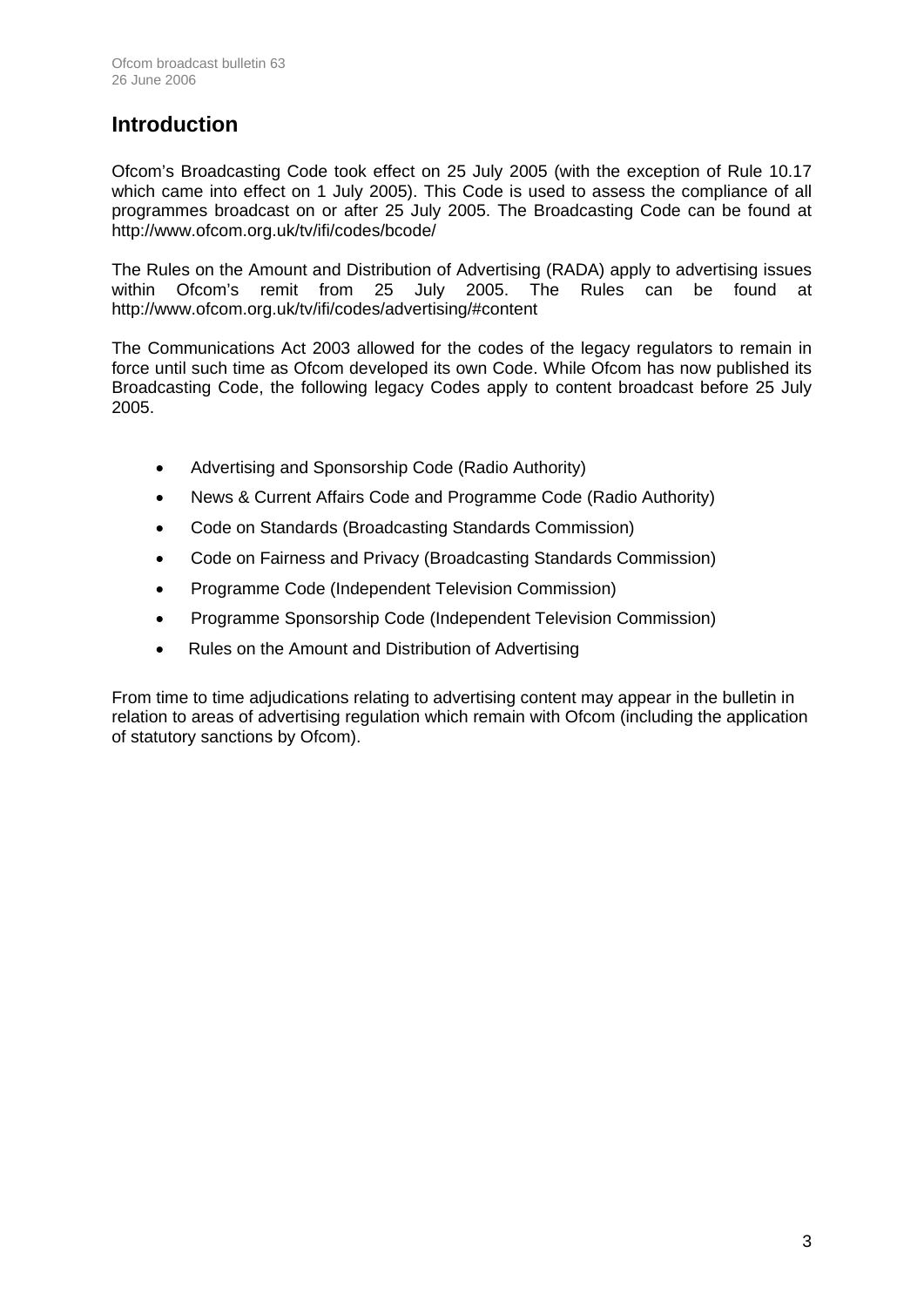# **Sanctions**

## **Kiss FM Radio Limited**

*Kiss 100 FM Fairness and Privacy: 5 July 2005 (taking into account 29 July 2005) Standards: 27 and 28 April 2005, 13 and 21 June 2005, 19 and 21 September 2005 and 15 November 2005* 

On 20 June 2006, Ofcom published its decision to impose a financial sanction on Kiss FM Radio Limited, in respect of its service Kiss 100 FM for breaches of the rules of Ofcom's Programme Code (ex-Radio Authority) concerning the protection of younger listeners (1.2(b)) and wind ups (3.4.1), and for breaches of the rules of Ofcom's Broadcasting Code concerning: fairness (7.1); privacy (8.1); and protecting the under-eighteens (1.3 appropriate scheduling, 1.5 when children are particularly likely to be listening, 1.14 most offensive language, 1.17 discussion of sexual behaviour).

For the reasons set out in the Decision, Ofcom decided that Kiss FM Radio Limited should be fined the sum of £175,000 (all fines are payable to HMG and once received by Ofcom are forwarded to The Treasury).

The full text of this decision can be found at: [http://www.ofcom.org.uk/tv/obb/ocsc\\_adjud/kiss100.pdf](http://www.ofcom.org.uk/tv/obb/ocsc_adjud/kiss100.pdf)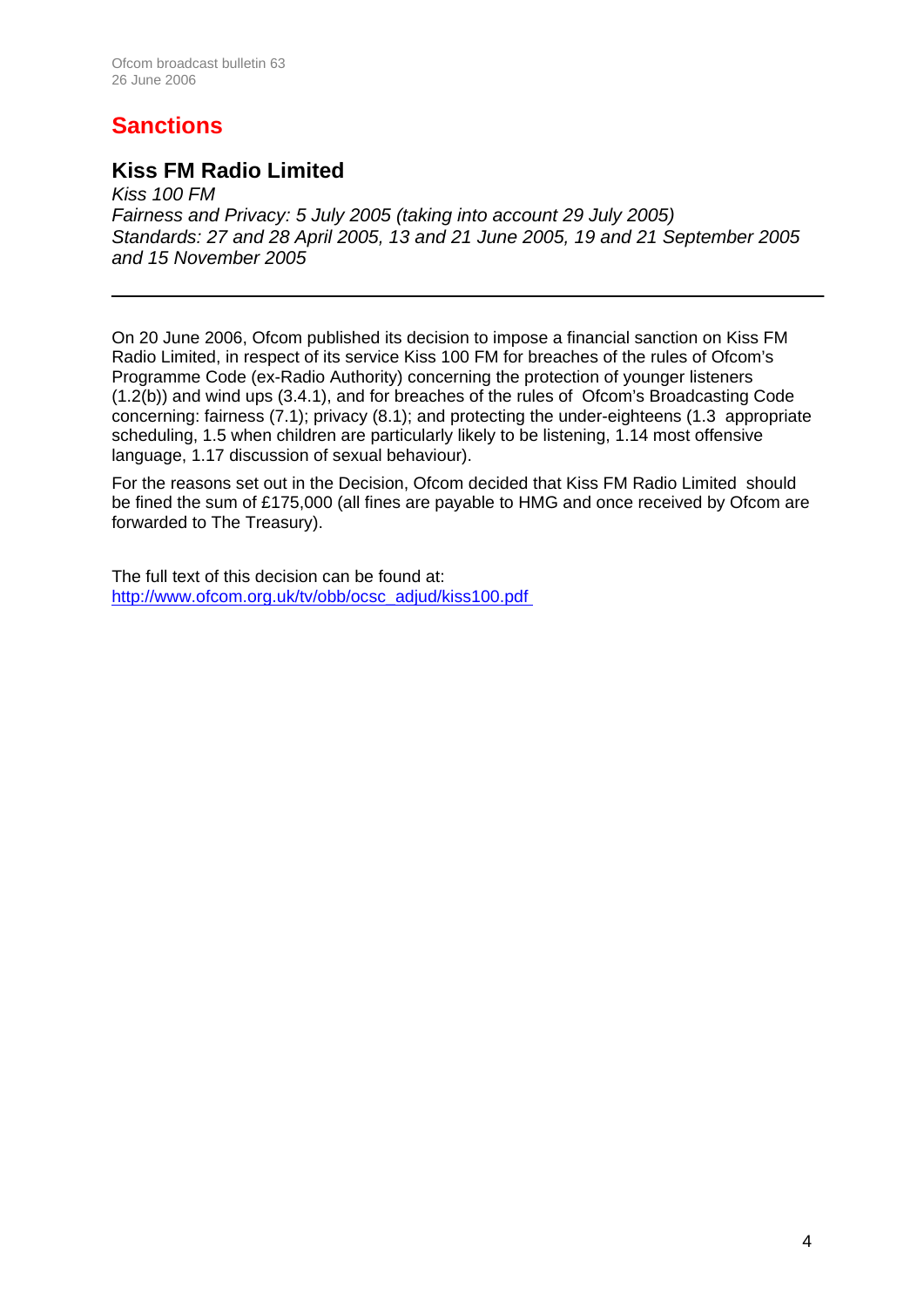## **Standards cases**

## **In Breach**

## **ATN Bangla**

*ATN Bangla, 13 January 2006, 19:00 and 14 January 2006, 19.00*

#### **Introduction**

A viewer complained about graphic images included in news reports about the crash of a minibus in Bangladesh.

The complainant also expressed concern about a young child being interviewed for the report while in a state of distress, stating that she was also filmed identifying her parents' bodies.

#### **Response**

ATN Bangla supplied a recording of the news bulletin from 13 January 2006. However it was unable to supply a recording of the bulletin from 14 January 2006. It explained that, as programmes came from a play-out centre in Bangladesh, recordings were not retained in the UK and it had encountered difficulties obtaining this tape.

The broadcaster accepted that the material included in the reports had been "quite shocking", but said that the programme makers had given an undertaking not to include similar images in future.

#### **Decision**

The minibus crash was reported in detail during the news programme of 13 January 2006. The report included some medium distance images of dead bodies, laid out in a row close to the scene of the accident. Although the images were disturbing, we did not consider them to be overly graphic, within the context of a valid news report about such an horrific accident.

There were also some closer images of the bodies included in the report, but these were partially obscured by electronic blurring techniques, which lessened the impact. Again, within the context of a news bulletin, we consider that the treatment of this footage did not represent a breach of the Code.

However, it was not possible to complete a full investigation of the complaint because we were unable to view the bulletin broadcast on 14 January 2006. In particular, the recording supplied did not include an interview with a child, as identified in the complaint, nor images of her identifying her parents' bodies.

It is a condition of a Cable and Satellite Licence that the licensee retains recordings of its output for 60 days, and provides Ofcom with any material on request. Failure to supply the recording from 14 January 2006 is a serious and significant breach of ATN Bangla's licence. This will be held on record.

#### **Breach of Licence Condition 11**

(See additional information page 9)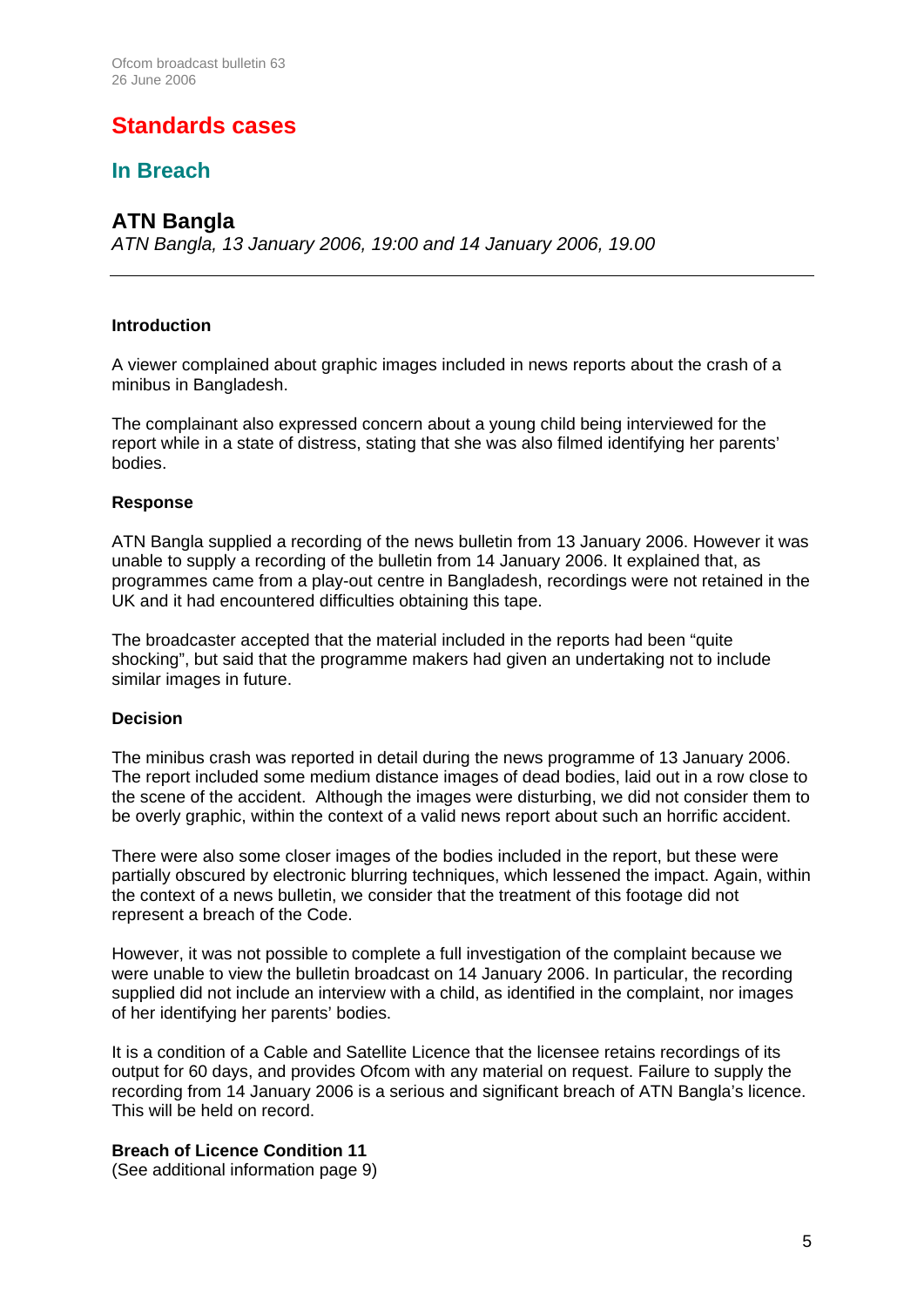#### **Babeworld**  *Babeworld TV, 11 April 2006, 22:15*

#### **Introduction**

A viewer complained about the explicit sexual content of this channel, which is transmitted free-to-air on satellite TV.

#### **Response**

Babeworld said that it was unable to supply a recording of the relevant part of the channel's output for 11 April 2006. This was due to a technical failure by the company administering the channel's compliance recordings.

Nevertheless, it acknowledged that some of the content carried before midnight on Babeworld was "too explicit for our market". As a result, it had changed its production and editorial partners, and the output was now being produced to revised guidelines.

Babeworld also confirmed that it was now producing its own compliance tapes, and was no longer dependant on outside contractors.

#### **Decision**

We welcome the steps Babeworld has taken to avoid any future failure to supply recordings.

It is a condition of a Cable and Satellite Licence that the licensee retains recordings of its output for 60 days, and provides Ofcom with any material on request. Failure to supply the recording from 11 April 2006 is a serious and significant breach of Babeworld TV's licence. This will be held on record.

#### **Breach of Licence Condition 11**

(See additional information page 9)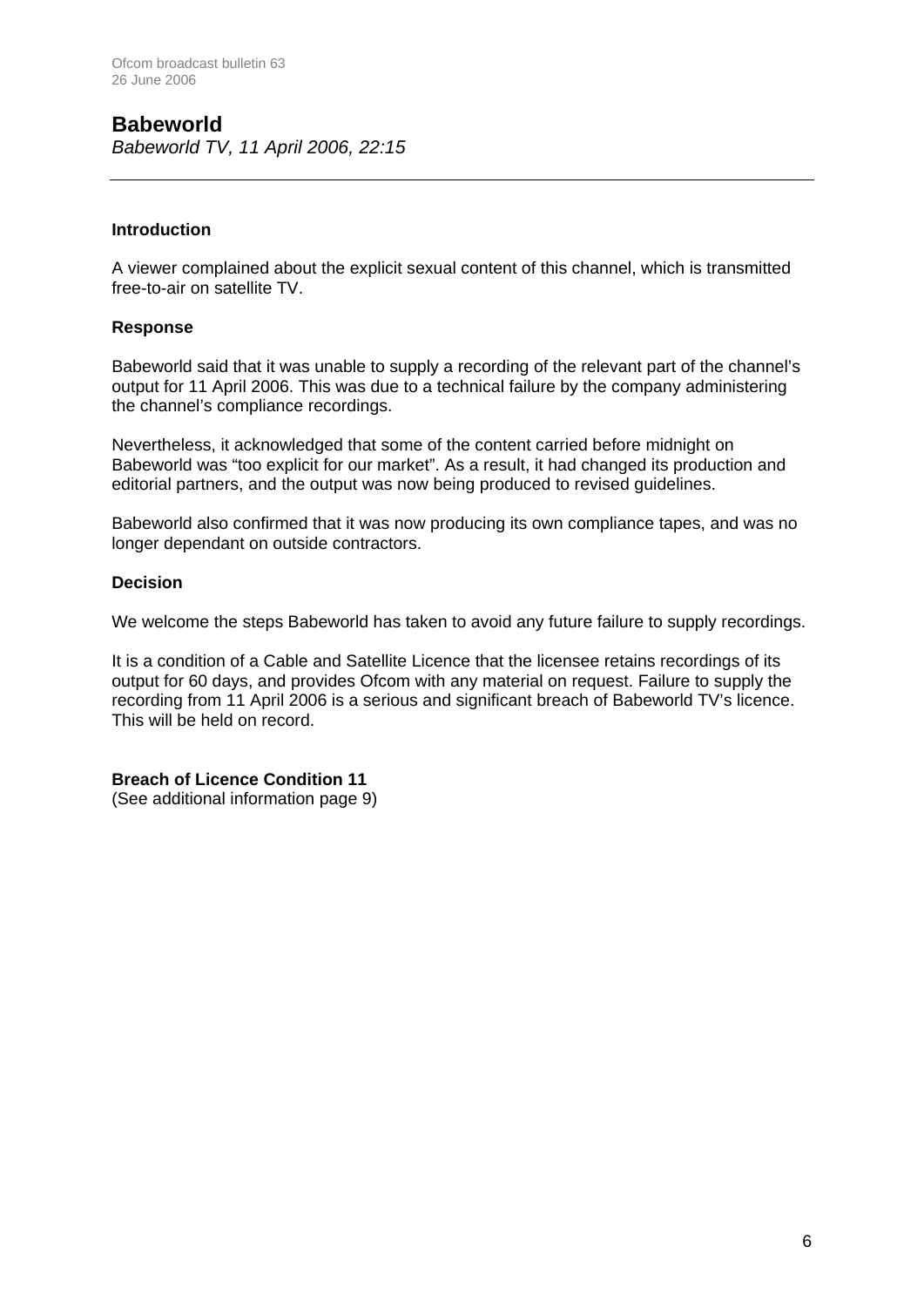#### **Introduction**

In the course of other investigations, we requested recordings of the output broadcast by You TV on 8 June 2005 and 28 July 2005.

The broadcaster was unable to supply the recording of output from 8 June 2005.

Although the broadcaster did provide a recording of output from 28 July 2005, this was not in a readable format. The broadcaster was unable to provide a replacement.

#### **Response**

8 June 2005 - You TV said that, following a company reorganisation, there had been a misunderstanding between the broadcaster and the company that provided its uplink services. Although You TV thought that the uplink company was providing a recording facility, in fact it was not. As soon as the broadcaster became aware of the situation, it had rectified the situation and taken the recordings of You TV in-house.

28 July 2005 - In relation to the unreadable recordings, the licensee regretted that its playout operator no longer had copies of the relevant transmissions.

#### **Decision**

We acknowledge that a communication failure during the company's reorganisation led to the inability to supply a recording for 8 June 2005.

With reference to the recording of 28 July 2005, the recording originally provided was in a format that we could not read. Although we requested a replacement after the 60 day period for which Cable and Satellite Television broadcasters are legally obliged to retain recordings, the broadcaster had been on notice from 4 August 2005 that this matter was being investigated. It should therefore have been in a position to provide the recording.

It is a condition of a Cable and Satellite Licence that the licensee retains recordings of its output for 60 days, and provides Ofcom with any material on request. Failure to supply the recordings from 8 June 2005 and 28 July 2005 is a serious and significant breach of You TV's licence. This will be held on record. Given the licensee's failure to produce a readable recording of the relevant output – despite being on notice - any future similarly serious compliance issues may result in the consideration of further regulatory action.

#### **Breach of Licence Condition 11**

(See additional information page 9)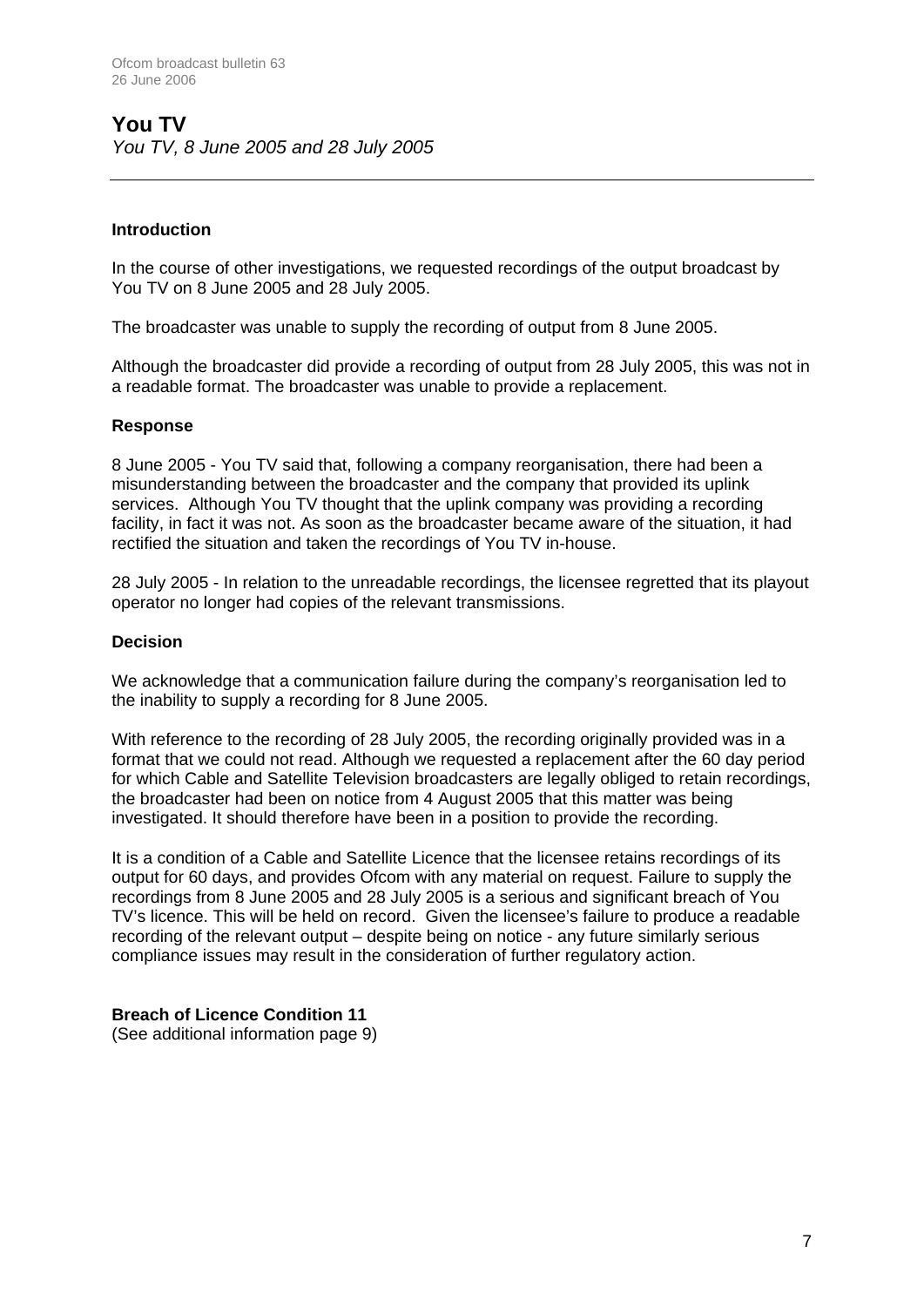## **Evening Blessing**

*Asian Gold, 19 April 2006, 18:00*

#### **Introduction**

This is a regular Christian-focussed programme. One listener complained that the presenter:

- criticised members of the Christian community, who were phoning in to criticise the conduct of the presenters; and
- criticised a former presenter of the programme.

We wrote to the station requesting a recording of the relevant content. The broadcaster did not supply the requested recording.

#### **Response**

Asian Gold said that it had experienced technical difficulties and therefore recordings had not been made of the content. The broadcaster said that it took this matter very seriously and had gone to the extent of asking listeners to supply the relevant recording, if they had made a copy themselves.

#### **Decision**

We welcome the steps that the broadcaster took to try and obtain a recording.

However it is a condition of the Radio Licensable Content Service licence that broadcasters retain recordings of their output for 42 days, and provide Ofcom with any material on request. Failure to supply the recording from 19 April 2006 is a serious and significant breach of Asian Gold's licence. This will be held on record.

#### **Breach of Licence Condition 8 (Part 2 General Conditions)**

(see additional information, page 9)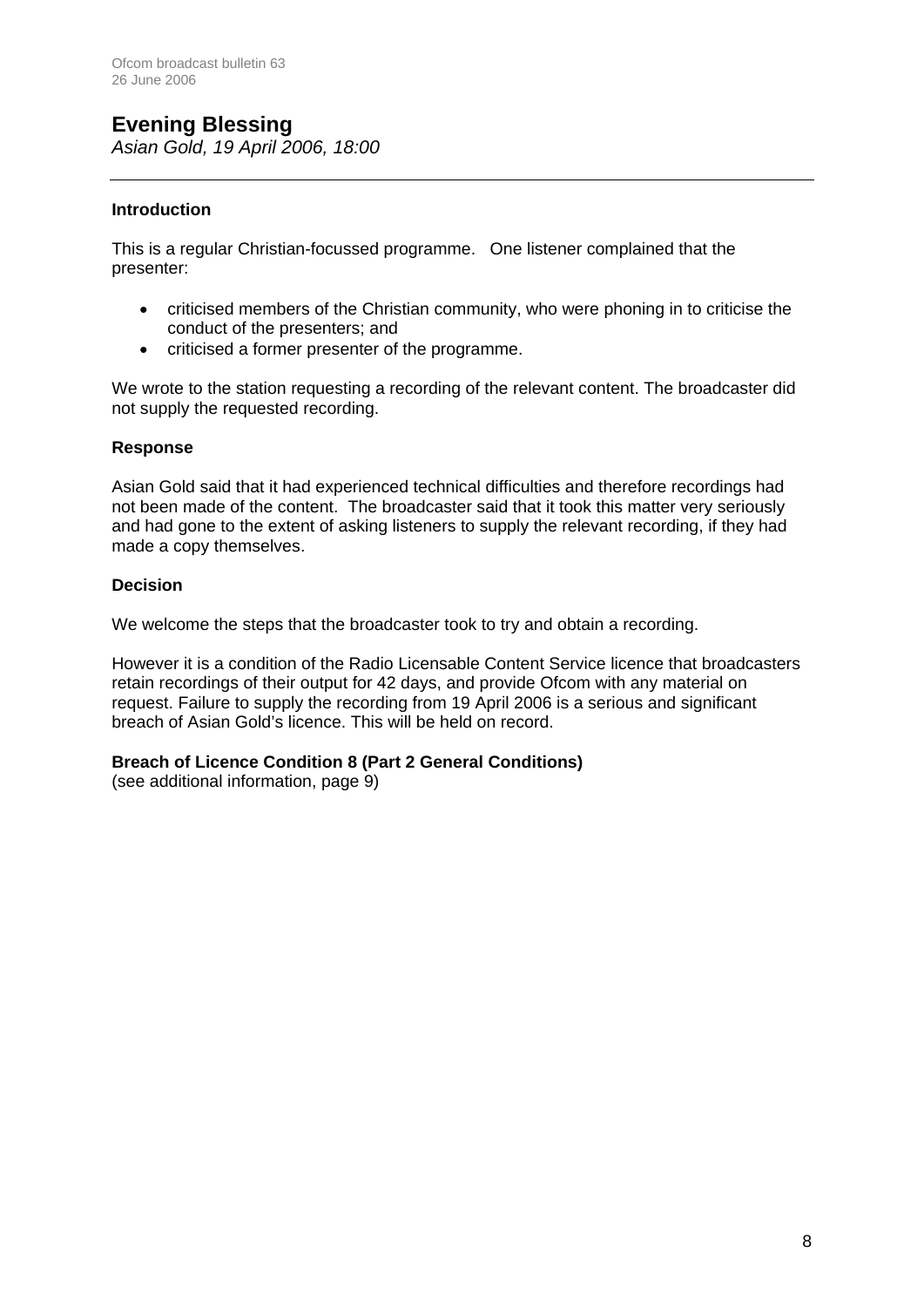#### **Additional Information**

In bulletin 46, published in October 2005, we reminded broadcasters that "It is a licence requirement that a licence holder retains, or [in the case of a television licensable content service] makes arrangements for the retention by others, of recordings of its output. Failure to do so is a serious breach of licence conditions. "

This bulletin records four further instances when broadcasters were unable to provide Ofcom with recordings of their output. Broadcasters should also note that once they are aware that an investigation is ongoing, they should retain all relevant material, including recordings, even if copies have been provided to Ofcom.

Although we have not proceeded to the consideration of a statutory sanction in any of the cases above, licensees should be fully aware of our concerns and should know that if we encounter similar compliance issues, these may result in the consideration of further regulatory action.

Furthermore, Ofcom will be consulting later this year on its procedures for the handling of standard cases and its procedures for the imposition of statutory sanctions. Ofcom will be considering whether it would be appropriate to include in the consultation for those licensees that fail to meet these licence requirements:

- a "fast-track" process for any sanctions; and/or
- an automatic sanction process.

Both TV and radio licences oblige licensees to "adopt procedures acceptable to Ofcom for the retention and production of recordings…of any programme which is the subject matter of a Standards Complaint<sup>[1](#page-8-0)</sup>..."

In particular, Licensees are required to:

(a) [*Television licensable content services*]: make and retain or arrange for the retention of a recording in sound and vision of every programme included in the Licensed Service for a period of 60 days from the date of its inclusion therein; and

[*Radio services*]: make and retain for a period of 42 days from the date of its inclusion therein, a recording of every programme included in the Licensed Service together with regular time reference checks; and

- (b) at the request of Ofcom forthwith produce to Ofcom any such recording for examination or reproduction; and
- (c) at the request of Ofcom forthwith produce to Ofcom any script or transcript of a programme included in the Licensed Service which he is able to produce to it.

<span id="page-8-0"></span> $\overline{a}$  $1$  Derived from sections 325 and 334 of the Communications Act 2003.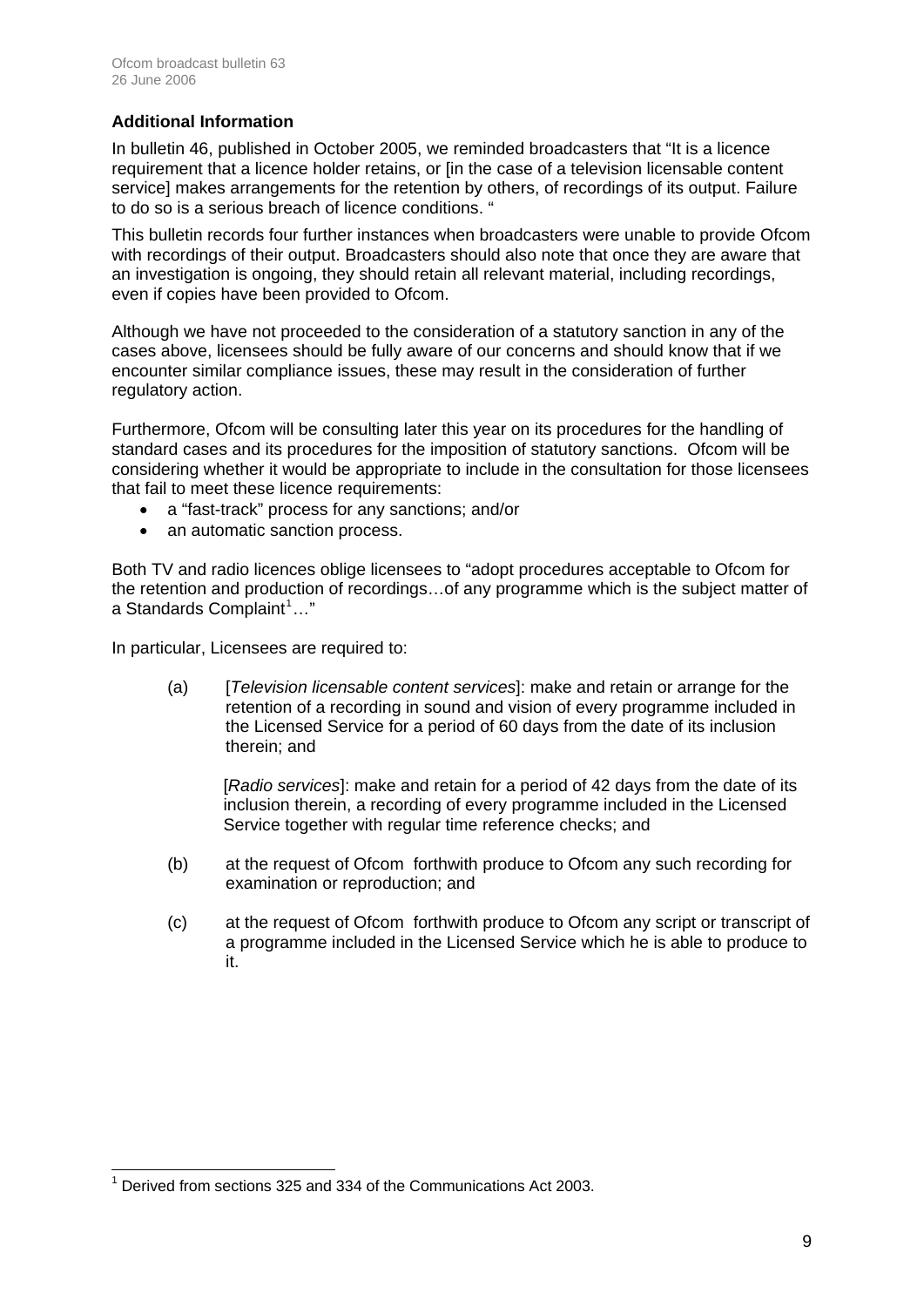## **Resolved**

## **Praise or Grumble**

*BBC Radio Sheffield, 8 April 2006, 18:45*

#### **Introduction**

This is a phone-in programme on BBC Radio Sheffield, which allows callers to comment on that afternoon's football matches. One away fan rang in and described the goalkeeper of the home side as a "fucking cunt".

A listener complained that this language was offensive.

#### **Response**

The BBC said that it very much regretted the offence caused. The caller had spoken in reasonable terms when talking to the production team before being put on air. The caller had then exploited this opportunity by insulting the opposing team's goalkeeper.

The presenter, with speed, firmness and clarity, closed down the call in a way that the broadcaster felt was exemplary. He made it clear that the language was unacceptable and offered an unreserved apology to the audience.

Callers using this type of language were rare as calls were always carefully vetted. At times when emotions ran high, the station had a practice of warning would-be callers against the use of strong language. As a result of the incident, programme teams were asked to take particular care at all times, but especially at contentious moments, before allowing away fans to give their views. During the rest of the season, fewer such contributions were used.

#### **Decision**

We agree with the broadcaster that this language was unacceptable in this context. This language is considered to be among the most offensive, but we recognise that this was unprovoked and would have been very difficult for the broadcaster to have anticipated. In view of the steps the broadcaster has taken to try to prevent anything similar happening in future, we consider the matter resolved.

#### **Resolved**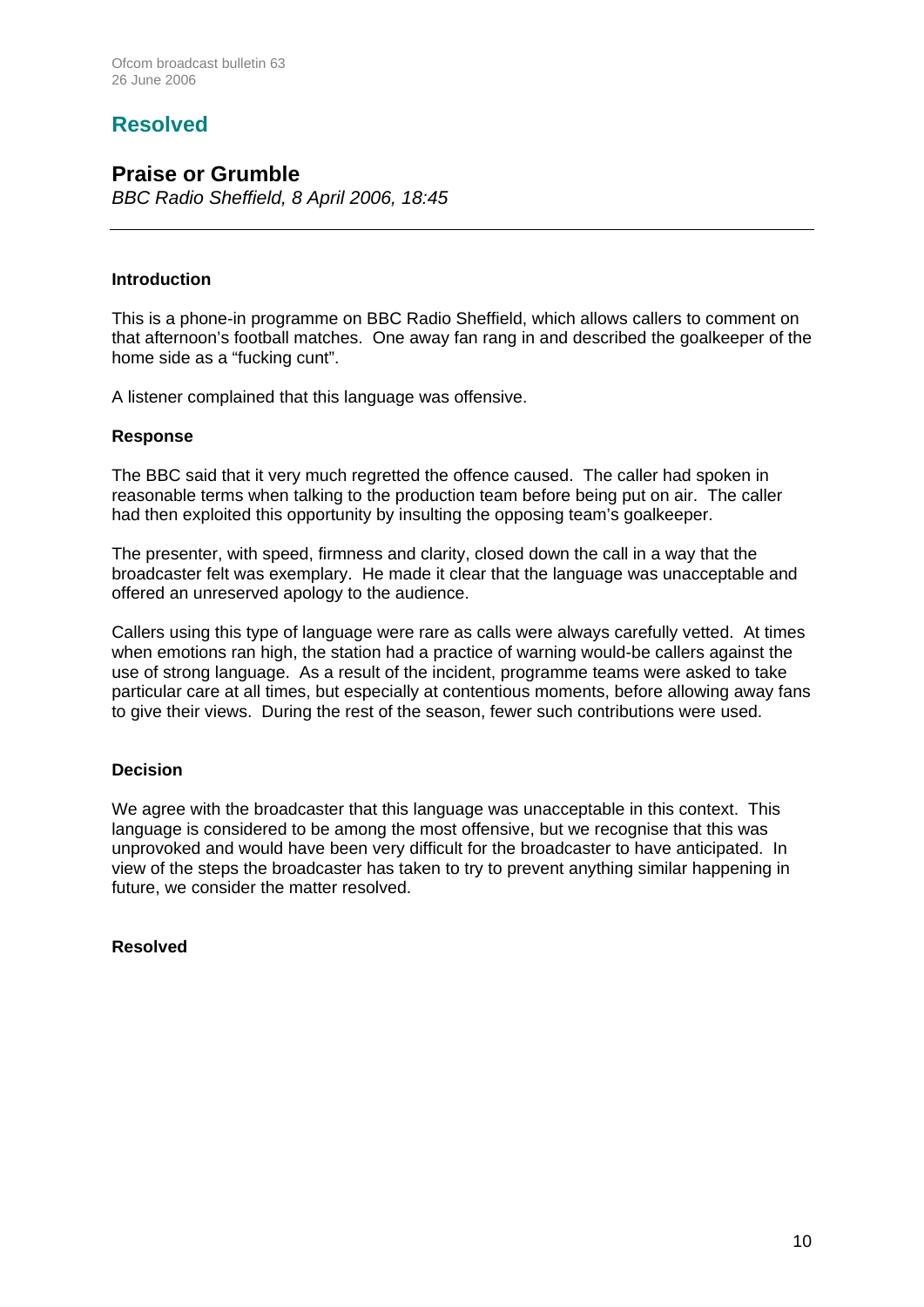## **Malcolm in the Middle**

*Sky Two, 26 February 2006, 19:00*

#### **Introduction**

In the opening scene of this family drama, a father finds his young son playing with a plastic dry cleaning cover. Taking it away from the child, the father then warned him about the danger of playing with plastic bags. In demonstrating the associated dangers, the father put the bag over his own head but started to have difficulties breathing. When he asked his son to fetch help, the boy misunderstood and laughed and clapped at his father's predicament.

A viewer felt that this scene gave the wrong impression to children of the dangers of plastic bags as it was treated in a light-hearted way.

Rule 1.13 of the Broadcasting Code states that "…the portrayal of dangerous behaviour, that is likely to be easily imitable by children in a manner that is harmful …must not be broadcast before the watershed…unless there is editorial justification.".

#### **Response**

Sky said that the programme was not aimed primarily at children. The scene did not show dangerous behaviour as it was performed by an adult who was demonstrating the potential dangers of suffocation – this also provided the scene's editorial justification. The scene was in context as it was accompanied by a warning from the father beforehand. The father's decision to physically illustrate the dangers of playing with plastic bags was a stupid one, but entirely consistent with his character. His reaction when he first spotted his son playing with the bag and his own distress when he himself became trapped reinforced the danger and did not encourage it.

However, Sky said that it had decided to edit the scene out of the programme prior to broadcast. This instruction had been issued to a member of the editing team but, due to human error, the scene had not been removed. As soon as Sky became aware that the scene had not been removed, the programme was immediately re-edited and the member of staff was reprimanded.

#### **Decision**

We acknowledge that Sky's instruction to remove the scene prior to broadcast had been overlooked due to human error. We welcome the prompt action taken to re-edit the programme and the advice given to staff. We consider that this resolves the matter.

#### **Resolved**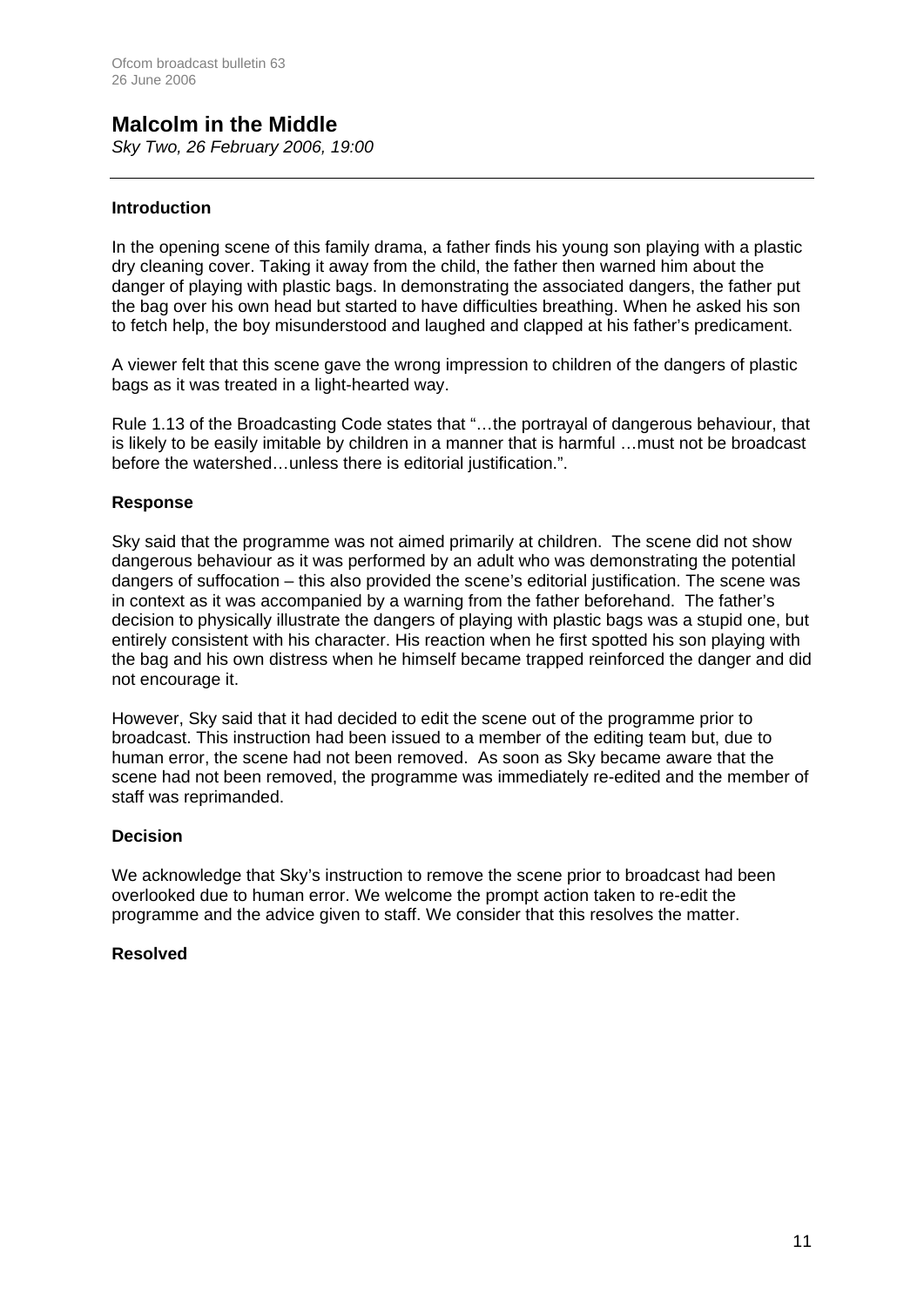# **Fairness and Privacy Cases**

# **Resolved**

| Complainant          | <b>Channel</b>         | Programme                                   | <b>Trans Date</b> | Category                                                                                | Form of<br>redress                                                                                                                       |
|----------------------|------------------------|---------------------------------------------|-------------------|-----------------------------------------------------------------------------------------|------------------------------------------------------------------------------------------------------------------------------------------|
| Mr Terence<br>Murray | Isle of Wight<br>Radio | The mid<br>morning boogie<br>with Alex Dyke | 10/03/2006        | Unjust and<br>٠<br>unfair<br>treatment and<br>unwarranted<br>infringement<br>of privacy | <b>Broadcast of</b><br>$\blacksquare$<br>apology<br>Written<br>٠<br>apology<br>Undertaking<br>٠<br>not to<br>rebroadcast<br>the material |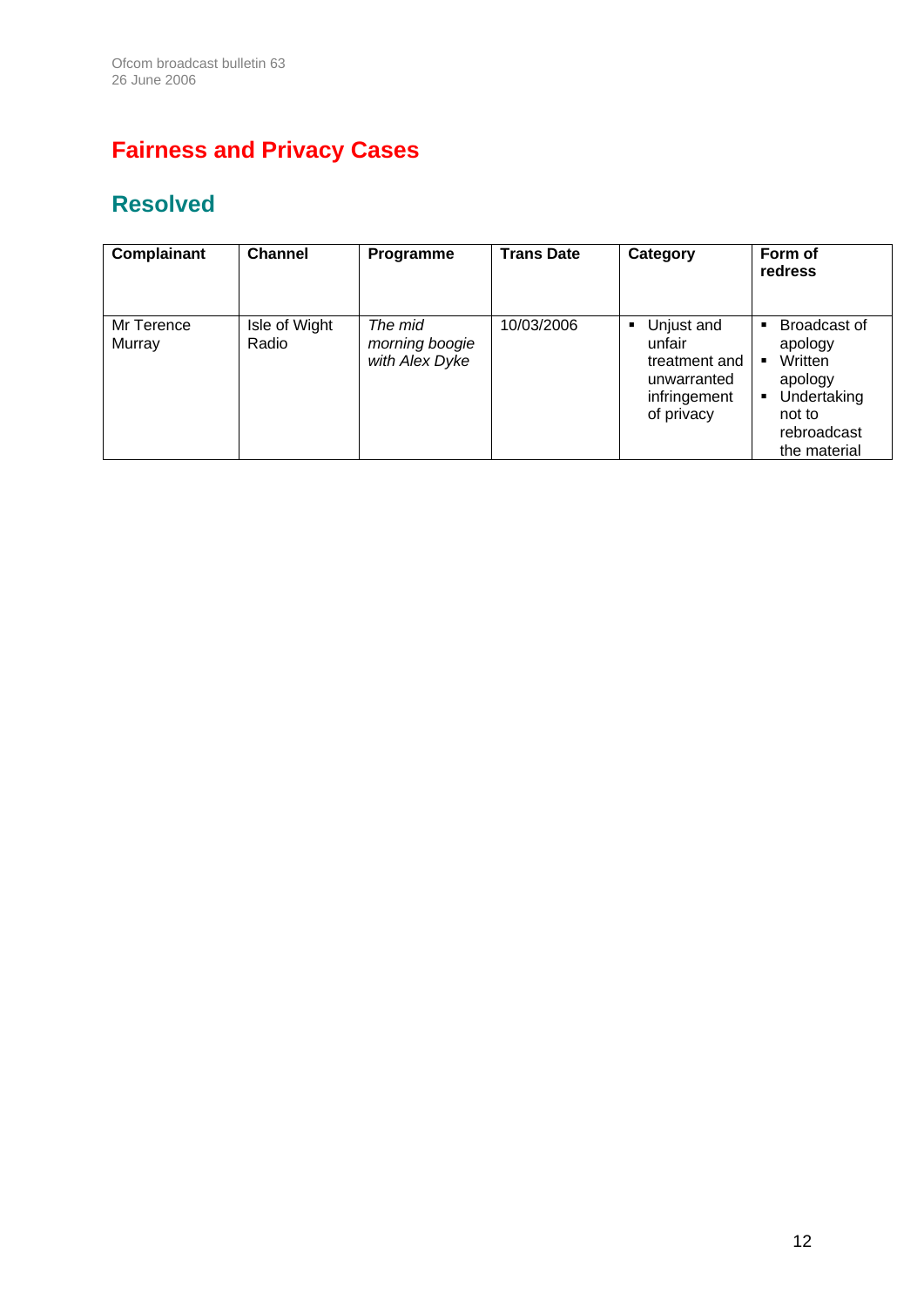# **Other Programmes not in breach/out of remit**

## **24 May – 6 June 2006**

| Programme                                           | <b>Trans Date</b>        | <b>Channel</b>   | Category                                         | No of<br><b>Complaints</b> |
|-----------------------------------------------------|--------------------------|------------------|--------------------------------------------------|----------------------------|
|                                                     |                          |                  |                                                  |                            |
|                                                     | 31/05/2006               | Channel 4        | <b>Generally Accepted Standards</b><br>Standards |                            |
| 10 Years Younger                                    |                          |                  |                                                  | 1                          |
| 99 Ways to Lose Your                                |                          |                  | <b>Generally Accepted Standards</b>              |                            |
|                                                     | 19/05/2006               | Channel 4        | Standards                                        | 1                          |
| <b>Australian Princess</b>                          | 05/02/2006               | ITV <sub>2</sub> | Offensive language                               | $\overline{2}$             |
|                                                     |                          | <b>BBC Radio</b> |                                                  |                            |
| <b>BBC Radio Manchester</b>                         | 04/05/2006               | Mancheste        | <b>Generally Accepted Standards</b>              | 1                          |
| <b>Big Brother 7</b>                                | 22/05/2006               | Channel 4        | Hypnosis/Subliminal                              | 1                          |
| Big Brother 7                                       | 26/05/2006               | Channel 4        | Hypnosis/Subliminal                              | 1                          |
|                                                     |                          |                  | <b>Generally Accepted Standards</b>              |                            |
| <b>Big Brother 7</b>                                | 24/05/2006               | Channel 4        |                                                  | 1                          |
|                                                     |                          |                  | <b>Generally Accepted Standards</b>              |                            |
| <b>Big Brother 7</b>                                | 30/05/2006               | Channel 4        |                                                  | 1                          |
| <b>Bratz</b>                                        | 24/04/2006               | ITV1             | <b>Generally Accepted Standards</b>              | 1                          |
| Century FM                                          | 16/05/2006               | Century          | Competitions                                     | 1                          |
| <b>Channel 4 News</b>                               | 23/05/2006               | Channel 4        | Substance abuse                                  | 1                          |
| Colin and Justin's How                              |                          |                  |                                                  |                            |
| Not to Decorate                                     | 23/05/2006               | Five             | <b>Religious Offence</b>                         | 1                          |
| Countdown                                           | 23/05/2006               | Channel 4        | Offensive language                               | 1                          |
| Deal Or No Deal                                     | 25/05/2006               | Channel 4        | Competitions                                     | 1                          |
| Derren Brown: Trick of                              | 16/04/2006               | Channel 4        | Exorcism/Occult                                  | 1                          |
| Dil Pardesi Ho Gaya                                 | 01/01/2006               | <b>MATV</b>      | Offence                                          | 1                          |
| Dispatches - Mad About                              |                          |                  |                                                  |                            |
|                                                     | 15/05/2006               | Channel 4        | Due Impartiality/bias                            | 3                          |
| The New                                             |                          |                  |                                                  |                            |
| Fundamentalists                                     | 06/03/2006               | Channel 4        | <b>Religious Offence</b>                         | 2                          |
| Doctor Zhivago                                      | 20/05/2006               | ITV1             | Violence                                         | 1                          |
| Eggheads                                            | 23/05/2006               | BBC <sub>2</sub> | <b>Generally Accepted Standards</b>              | 1                          |
| Emmerdale                                           | 28/05/2006               | ITV1             | Sex/Nudity                                       | 1                          |
| Emmerdale                                           | 31/05/2006               | ITV1             | Offensive language                               | 1                          |
|                                                     |                          |                  | <b>Generally Accepted Standards</b>              |                            |
| Emmerdale                                           | 01/06/2006               | ITV1             |                                                  | 1                          |
|                                                     |                          | BBC1             | <b>Generally Accepted Standards</b>              |                            |
| <b>Eurovision Song Contest</b><br><b>Fifth Gear</b> | 20/05/2006<br>15/05/2006 | Five             | Offensive language                               | 3<br>1                     |
| <b>Fifth Gear</b>                                   | 29/05/2006               | Five             | Dangerous behaviour                              | 1                          |
| FTN - Quiz Night Live                               | 21/04/2006               | <b>FTN</b>       | Competitions                                     | 1                          |
| FTN - Quiz Night Live                               | 09/04/2006               | <b>FTN</b>       | Competitions                                     | 1                          |
| Full Length and Fabulous                            | 28/05/2006               | ITV1             | Religious Offence                                | $\mathbf{1}$               |
| <b>GMTV</b>                                         | 17/05/2006               | ITV1             | Crime Incitement                                 | 1                          |
|                                                     |                          |                  | <b>Generally Accepted Standards</b>              |                            |
| <b>GMTV</b>                                         | 26/05/2006               | ITV1             |                                                  | 2                          |
| Human Traffic                                       | 30/05/2006               | Sky One          | Sex/Nudity                                       | 1                          |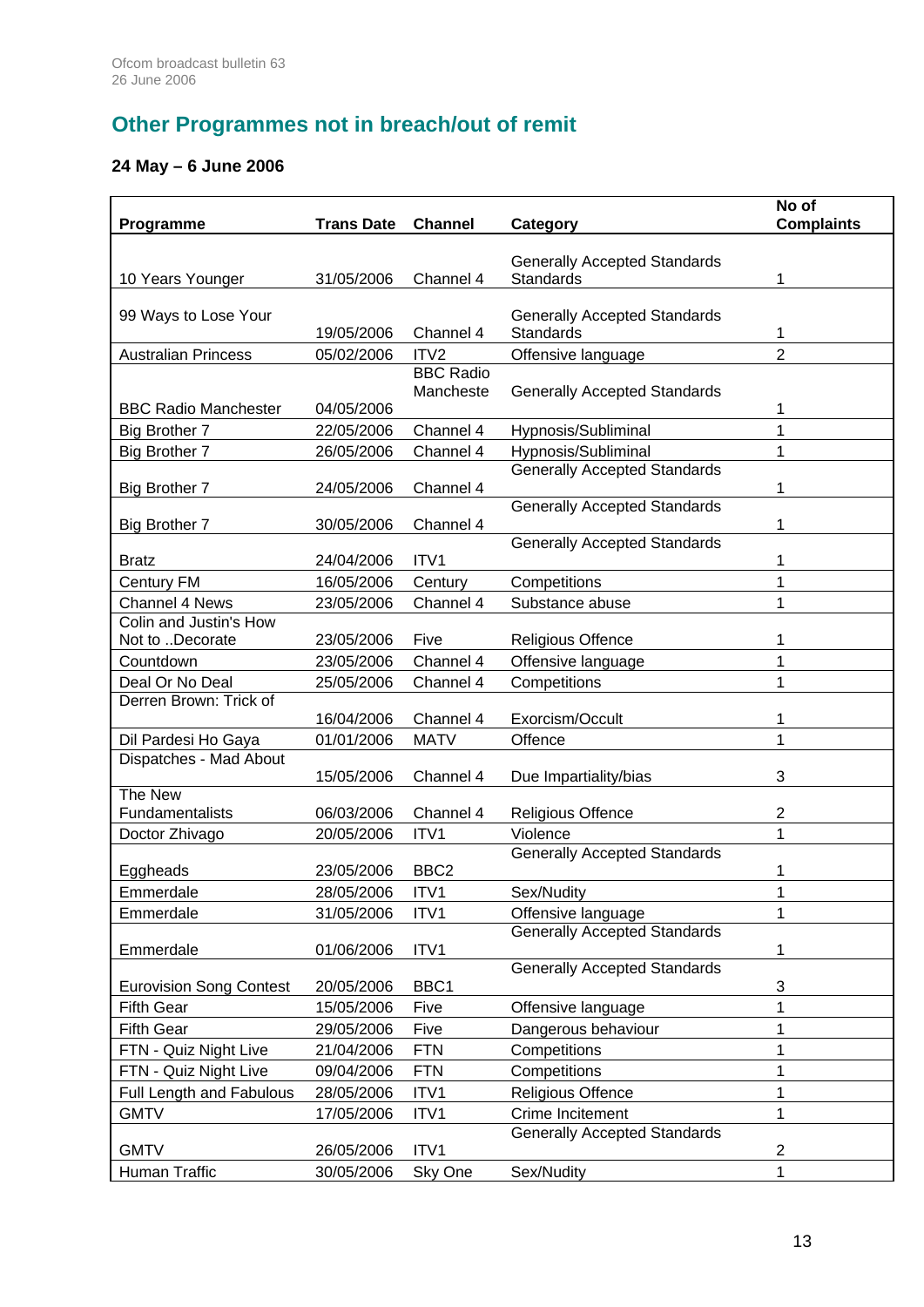| <b>Hype Williams Directed</b>   | 15/04/2006 | <b>Kiss</b>                 | Religious Offence                                  | 1              |
|---------------------------------|------------|-----------------------------|----------------------------------------------------|----------------|
| I Didn't Divorce My Kids        | 28/02/2006 | BBC1                        | U18s in programmes                                 | 1              |
|                                 |            |                             | <b>Generally Accepted Standards</b>                |                |
| lain Lee                        | 17/04/2006 | LBC97.3                     |                                                    | 1              |
| lain Lee                        | 11/05/2006 | LBC97.3                     | Crime Incitement                                   | 1              |
| <b>ITV News</b>                 | 17/05/2006 | ITV1                        | <b>Generally Accepted Standards</b>                | $\overline{c}$ |
|                                 |            |                             | <b>Generally Accepted Standards</b>                |                |
| James Whale Show                | 14/05/2006 | Talksport                   |                                                    | 1              |
| Johnny Vaughan                  |            |                             | <b>Generally Accepted Standards</b>                |                |
| <b>Breakfast Show</b>           | 08/05/2006 | Capital FM                  |                                                    | 1              |
|                                 |            |                             | <b>Generally Accepted Standards</b>                |                |
| Lip Service                     | 13/05/2006 | ITV <sub>2</sub>            |                                                    | 1              |
| Lost Treasure                   | 09/12/2005 | <b>Sky Movies</b><br>Sci Fi | Offensive language<br>Generally Accepted Standards | 1              |
| Masters of Horror               | 21/03/2006 |                             |                                                    | 1              |
| Mike Dickin                     | 06/05/2006 | Talksport                   | Crime Incitement                                   | 1              |
| Mike Mendoza                    | 11/05/2006 | Talksport                   | Crime Incitement                                   | 1              |
| Miss Match                      | 29/05/2006 | Channel 4                   | Sex/Nudity                                         | 1              |
|                                 |            | <b>BBC Radio</b>            |                                                    |                |
| Newsbeat                        | 26/04/2006 |                             | Offensive language                                 | 1              |
| Nice House, Shame               |            |                             |                                                    |                |
| About the Garden                | 19/05/2006 | Five                        | Offensive language                                 | 1              |
|                                 |            |                             | <b>Generally Accepted Standards</b>                |                |
| Nick Ferrari                    | 04/04/2006 | LBC97.3                     | <b>Generally Accepted Standards</b>                | 1              |
| <b>Nighty Night</b>             | 11/05/2006 | BBC <sub>2</sub>            |                                                    | 1              |
| Quiz Call                       | 04/04/2006 | Quiz Call                   | Competitions                                       | 1              |
| Quizmania                       | 20/03/2006 | ITV1                        | Competitions                                       | 1              |
| <b>Sky News</b>                 | 11/04/2006 | <b>Sky News</b>             | Dangerous behaviour                                | 1              |
| Stitch Up!                      | 21/04/2006 | BBC1                        | Crime Incitement                                   | 1              |
| T <sub>4</sub>                  | 13/05/2006 | Channel 4                   | Sex/Nudity                                         | $\overline{2}$ |
| Talksport                       | 18/05/2006 | Talksport                   | Animal welfare                                     | 1              |
| Tarrant on TV                   | 18/05/2006 | ITV1                        | U18s Sexual offence                                | 1              |
| <b>Test Drive My Girlfriend</b> | 07/04/2006 | ITV <sub>2</sub>            | Sex/Nudity                                         | 1              |
| That Mitchell and Webb          |            | <b>BBC Radio</b>            | <b>Generally Accepted Standards</b>                |                |
|                                 | 11/05/2006 |                             |                                                    | 1              |
| The Armstrongs                  | 12/04/2006 | BBC <sub>2</sub>            | Offensive language                                 | 3              |
| The Best Man                    | 20/03/2006 | ITV1                        | Sex/Nudity                                         | $\overline{2}$ |
|                                 |            | 96.4 The                    |                                                    |                |
| The Eagle 96.4FM                | 19/05/2006 |                             | Offensive language                                 | 1              |
| The Great Big British           |            |                             |                                                    |                |
| The Great Big British           | 04/04/2006 | <b>TTV</b>                  | Competitions                                       | 1              |
|                                 | 07/04/2006 | I Play                      | Competitions                                       | 1              |
| The Hits                        | 23/05/2006 | The Hits                    | Offensive language                                 | 1              |
| The KNTV Show                   | 27/01/2006 | Channel 4                   | Violence                                           | 1              |
| The Line of Beauty              | 24/05/2006 | BBC <sub>2</sub>            | Sex/Nudity                                         | $\mathbf{1}$   |
| The Mint                        | 09/05/2006 | ITV1                        | Competitions                                       | $\mathbf{1}$   |
| The Mint                        | 12/05/2006 | ITV1                        | Competitions                                       | 1              |
| The Power FM Breakfast          |            | 103.2                       |                                                    |                |
|                                 | 24/03/2006 |                             | Sex/Nudity                                         | 1              |
| The Search for Animal           |            |                             |                                                    |                |
|                                 | 19/04/2006 | Channel 4                   | Due Impartiality/bias                              | 1              |
| The Simpsons                    | 24/05/2006 | Channel 4                   | <b>Generally Accepted</b>                          | 1              |